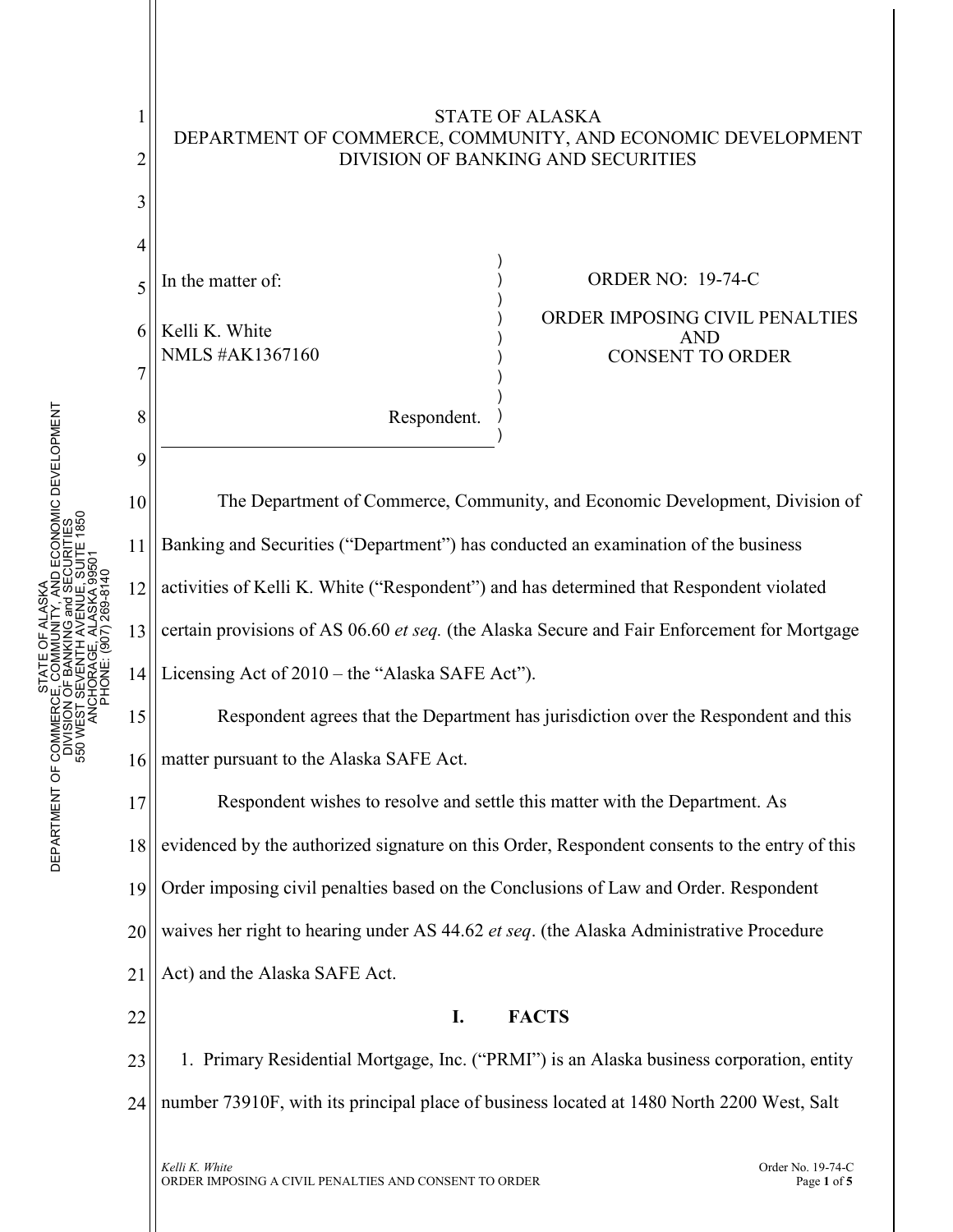1 2 3 4 5 6 7 8 9 10 11 12 13 Lake City, Utah 84116. On March 19, 2010, the Department issued an Alaska Mortgage Broker/Lender license to PRMI. The unique identifier assigned to PRMI by the Nationwide Multistate Licensing System & Registry ("NMLS") is AK3094. On August 26, 2015, the Department issued Mortgage Loan Originator ("MLO") number AK1367160 to Respondent. The unique identifier assigned to Respondent by the NMLS is 1367160. 2. In November 2018, the Department conducted an examination of PRMI and its MLOs. At the time of the examination, Respondent was an MLO who was sponsored by PRMI. During the examination, the Department found that Respondent maintained four advertisements that did not display PRMI's unique identifier. 3. An MLO must clearly and conspicuously display the unique identifier of the MLO, as well as the unique identifier of the mortgage broker or mortgage lender sponsoring the MLO, on all advertisements. **II. CONCLUSIONS OF LAW**

14 15 16 1. Respondent violated AS 06.60.325 and 3 AAC 14.510(2) by failing to clearly and conspicuously display PRMI's unique identifier in the four advertisements found during the examination.

17 18 2. Respondent is subject to a civil penalty under AS 06.60.420 for violating AS 06.60.325 and 3 AAC 14.510(2).

19

## **III. ORDER**

20 Pursuant to the Alaska SAFE Act and on the basis of the Findings of Fact,

21 Conclusions of Law, and Respondents' consent to the entry of this Order, the Department

22 ORDERS Respondent to:

23 1. Pay a civil penalty of \$2000. This amount was calculated at \$500 per violation for the

24 four advertisements found during the examination that did not clearly and conspicuously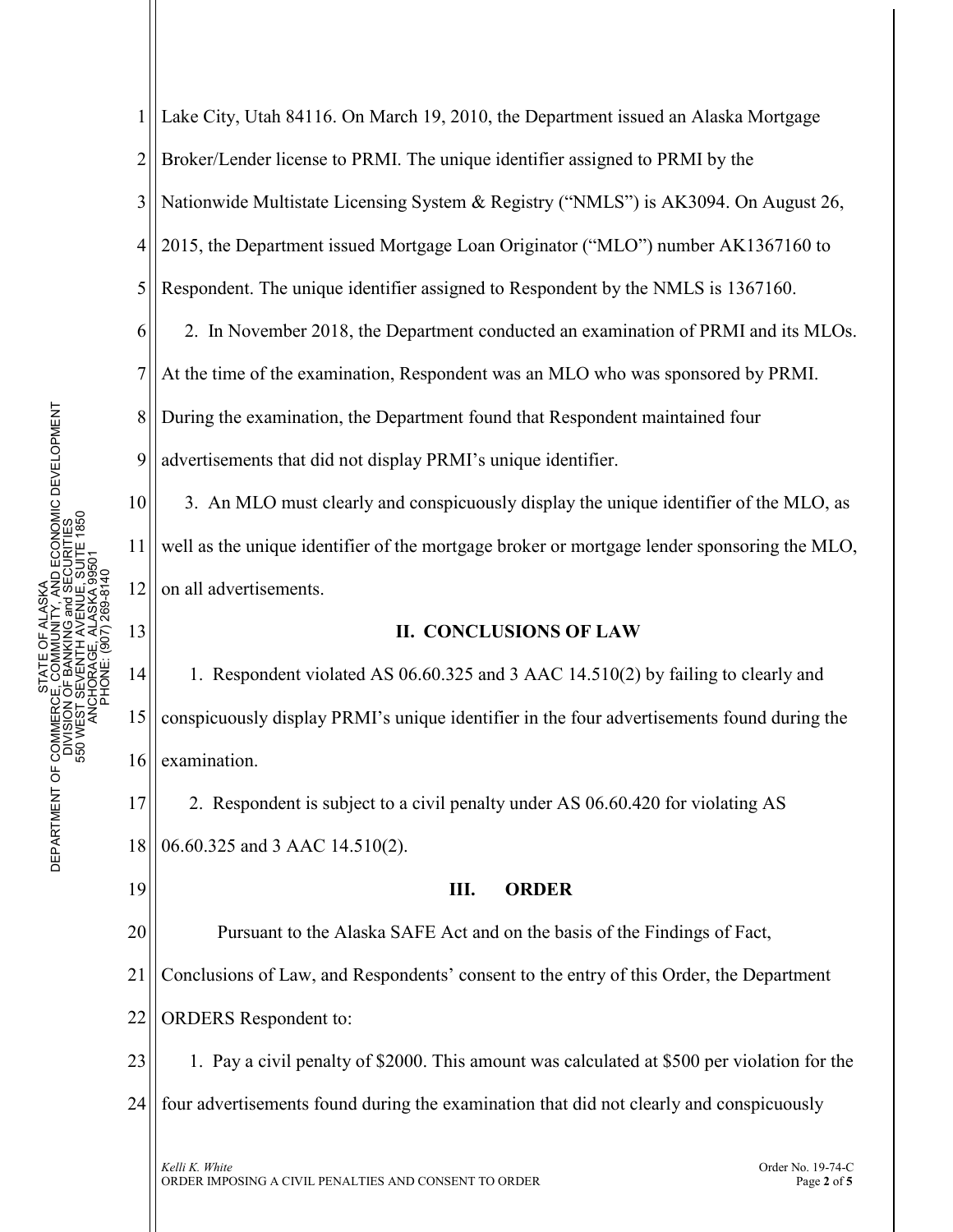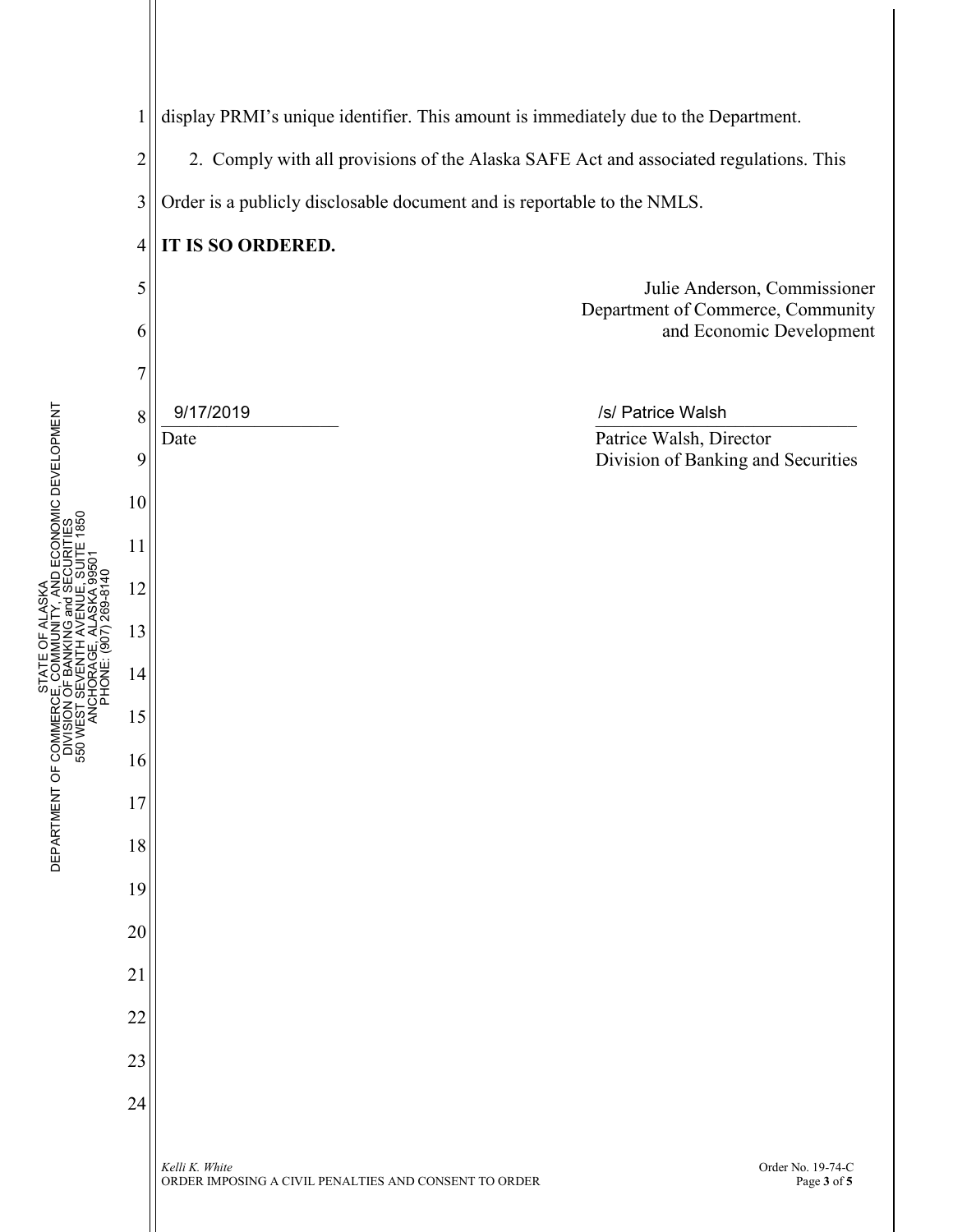| 1              | <b>Consent to Entry of Order</b>                                                                            |
|----------------|-------------------------------------------------------------------------------------------------------------|
| $\overline{c}$ | Kelli K. White                                                                                              |
| 3              | I, Kelli K. White, hereby acknowledge that I have read the foregoing Consent Order,                         |
| $\overline{4}$ | I am aware of the right to a hearing and appeal in this matter, and have waived the same.                   |
| 5              | I admit to the jurisdiction of the Department of Commerce, Community and                                    |
| 6              | Economic Development, Division of Banking and Securities ("Department") and further                         |
| 7              | consent to entry of this Order by the Department as settlement of the issues contained in this              |
| 8              | Order. I admit to violation of the Alaska SAFE Act.                                                         |
| 9              | I understand that the Department reserves the right to take further actions to enforce                      |
| 10             | this Order or to take appropriate action upon discovery of other violations of the Alaska                   |
| 11             | SAFE Act, and that I will fully comply with the terms and conditions of this Order, the                     |
| 12             | Alaska SAFE Act and associated regulations.                                                                 |
| 13             | $\frac{1}{2}$                                                                                               |
| 14             | $\frac{1}{2}$                                                                                               |
| 15             | $\frac{1}{2}$                                                                                               |
| 16             |                                                                                                             |
| 17             |                                                                                                             |
| 18             |                                                                                                             |
| 19             |                                                                                                             |
| 20             |                                                                                                             |
| 21             |                                                                                                             |
| 22             |                                                                                                             |
| 23             |                                                                                                             |
| 24             |                                                                                                             |
|                | Kelli K. White<br>Order No. 19-74-C<br>ORDER IMPOSING A CIVIL PENALTIES AND CONSENT TO ORDER<br>Page 4 of 5 |

STATE OF ANAMEROE, COMMUNITY, AND ECONOMIC DEVELOPMENT<br>DEPARTMENT OF COMMERCE, COMMUNITY, AND ECONOMIC DEVELOPMENT<br>DIVISION OF BANKING and SECURITIES<br>550 WEST SEVENTH AVENUE, SUITE 1850<br>ANCHORAGE, ALASKA 99501 DEPARTMENT OF COMMERCE, COMMUNITY, AND ECONOMIC DEVELOPMENT 550 WEST SEVENTH AVENUE, SUITE 1850 DIVISION OF BANKING and SECURITIES ANCHORAGE, ALASKA 99501 PHONE: (907) 269-8140 STATE OF ALASKA